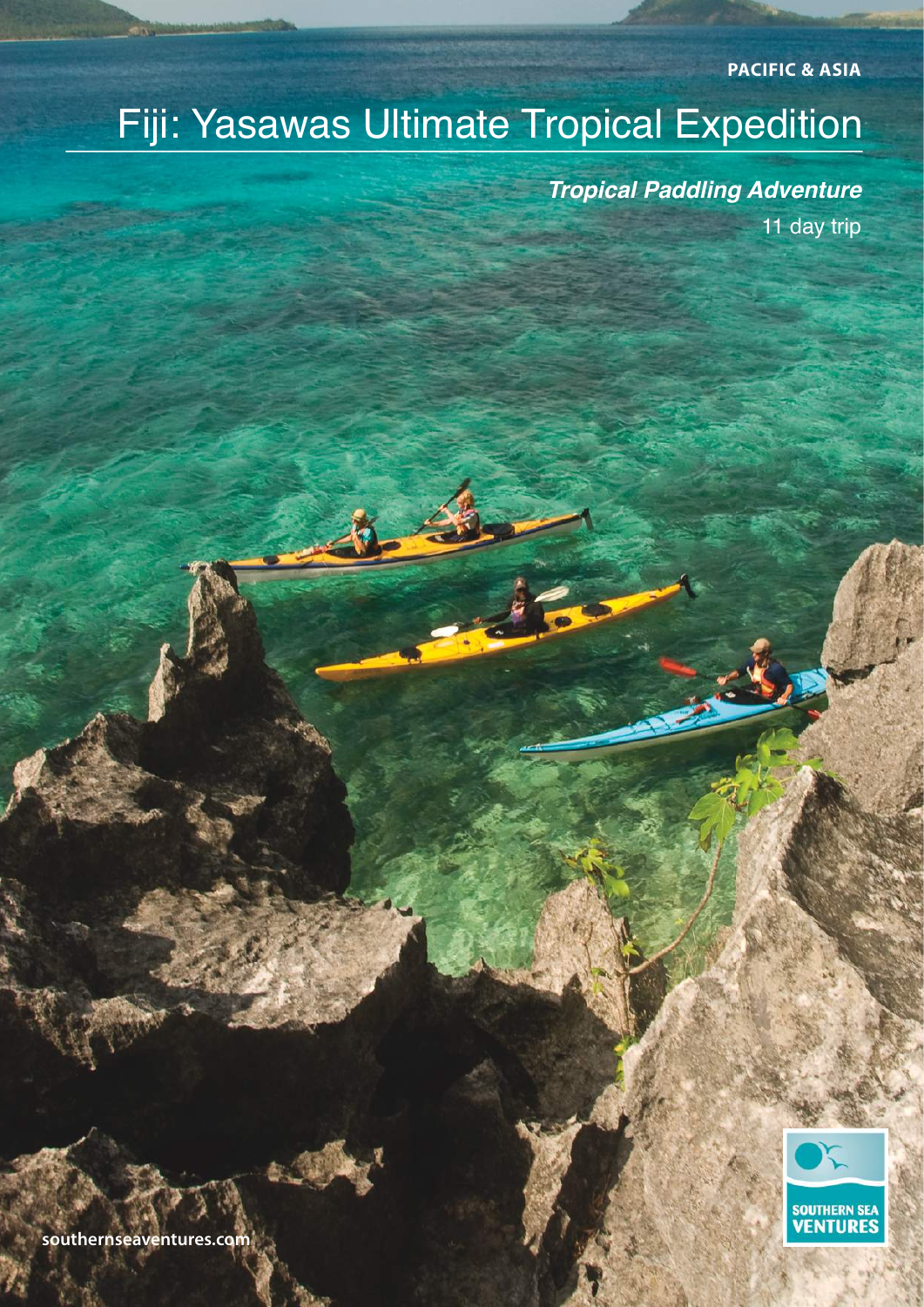# Fiji: Yasawas Ultimate Tropical Expedition



# **11 day trip 8-9 days kayaking**

Fiji is an archipelago of 330 islands with a coastline of over 1129 kilometres; the perfect island paradise for a sea kayak trip! The Yasawa group is a chain of 16 islands located north-west of Fiji's main island, Viti Levu. On the *Ultimate Tropical Expedition*, our group of paddlers will spend eight to nine days kayaking the entire length of the Yasawa island chain. Keeping a fexible itinerary, the group will kayak between islands, camp on isolated beaches, stay in small native villages and snorkel stunning reefs. The trip includes several challenging open sea crossings, which is sure to thrill our band of adventurers!

# **A Quick Itinerary**

 $B = B$ reakfast  $\cdot L = L$ unch  $\cdot D = D$ inner

**Day 1:** Pre trip briefng & overnight at our Nadi hotel.

**Day 2:** Boat to Tavewa Island, Yasawas. Afternoon instructional paddle. **B • L • D**

**Days 3–10:** Kayak through island chain. **B • L • D**

**Day 11:** Morning on Kuata Island, boat to Nadi. Trip concludes. **B • L**

# **Meeting Place and Time**

We meet at our group hotel at 8:00 pm on Day 1. Room check in is available from 2pm. Hotel accommodation is based on a twin share rooms but single rooms are available for an additional charge.

# **How to Get There**

Flights to Nadi can be booked through a travel agent or through airline websites. The group hotel provides a free airport shuttle bus for all international arrivals.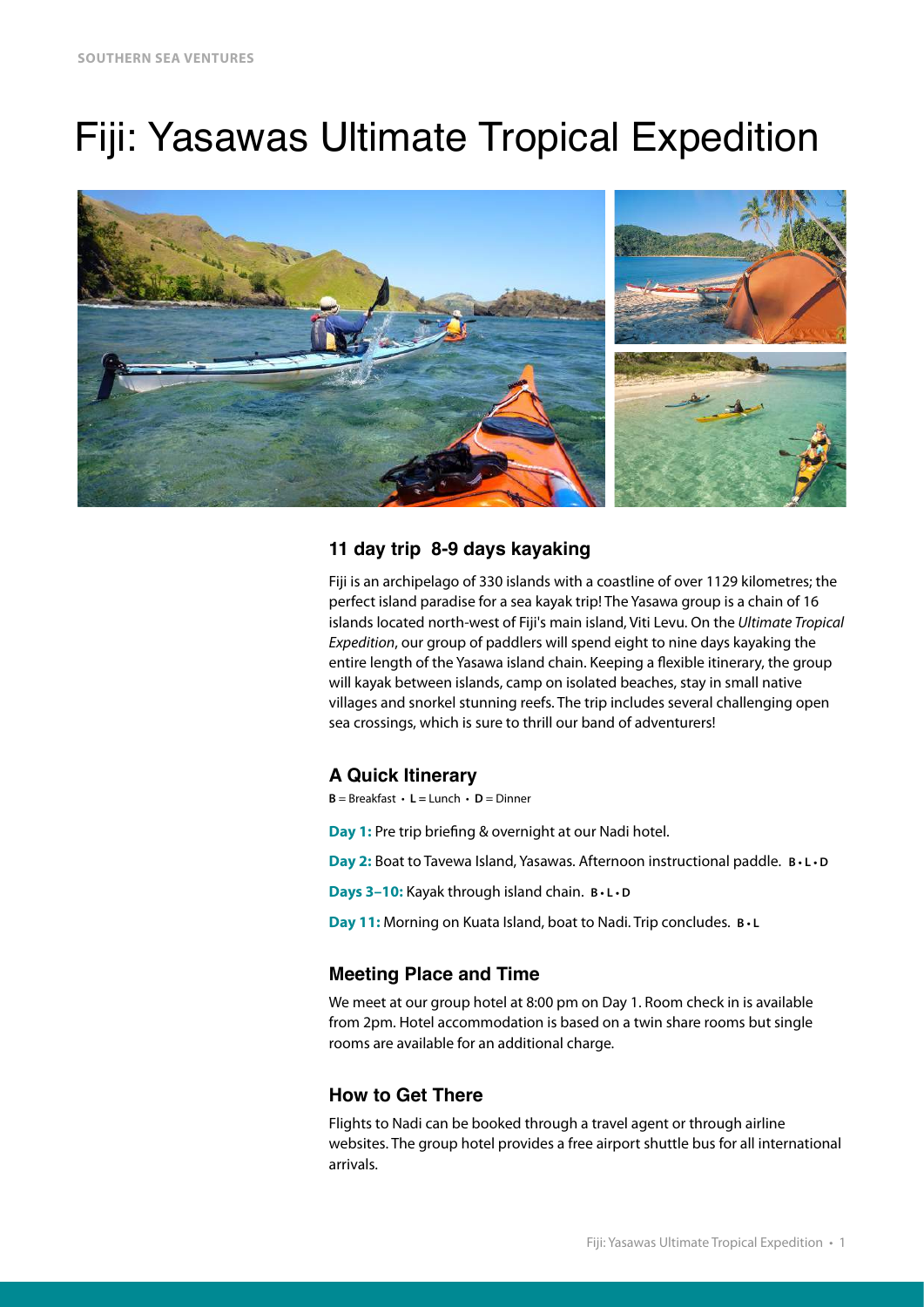#### **Sea Kayaking**

This trip is designed for paddlers who have previous experience, however, we will consider ft and active novices who are looking for an adventurous escape.

We will mostly paddle single kayaks but would like to have at least one double along for safety reasons. We ask that you prepare for the trip by doing some regular paddling prior to the trip. We will paddle loaded kayaks enabling us to be self-sufficient. The degree of difficulty of the trip **will depend on the weather** we encounter. The sea and weather conditions in the outer islands are predominantly stable but in windier conditions we may require a full days paddling. There will be at least two open water crossings with accompanying swell. An "average" paddling day will range from fve to six hours and we mix in as much snorkelling and exploration walking as we can ft in. The approximate distance we expect to paddle is around 120-130 kilometres. We ask that all participants expect an adventure and we will amend the itinerary to take advantage of the weather and opportunities as they arise.

The kayaks are stable and ideally suited for this remote trip. It's important to keep personal gear to a minimum as we carry all of our food and equipment in our kayaks. Our trip leaders are highly experienced sea kayakers and professional wilderness guides. You will be given a thorough briefng on all aspects of the trip with ample time to practice and familiarise yourself with the kayaks on Day 2 of the itinerary.

#### **Proposed Itinerary**

**The following itinerary and paddling distances should be seen as an approximate guide only. Please note that weather conditions can cause alterations and delays to our itinerary.** 

**Day 1:** Arrive Nadi. If arriving by an international flight today, the group hotel will provide a free airport to hotel transfer. Upon leaving customs, a Fiji Visitors Bureau agent will direct you to the hotel shuttle bus. The trip briefng with your guide is held at 8pm in the hotel. If your fight arrives after this, please advise our office so we can arrange an alternate time. The briefng lasts for approximately one hour so it's a good idea to eat dinner prior to the meeting. During the trip briefng your guide will issue watertight bags to carry your personal gear during the kayak trip. The bags are between 25–35 litres in volume (about 2/3 the size of a pillow case). Luggage not required while kayaking can be stored at the group hotel, to be picked up on your return to the mainland. Dinner tonight is not included in the trip cost. **MEALS NOT INCLUDED/NADI HOTEL**

**Day 2:** After an early breakfast at the hotel, the group will transfer to Denarau marina for the 8.45am boat to the islands. The *Yasawa Flyer*, the boat servicing the Yasawas, is a 267-passenger catamaran. It's a good idea to bring some snacks and reading matter for the boat transfer and please do keep your valuables on your person during the journey. The *Flyer* transports us approximately 72 kms to Tavewa Island and the Blue Lagoon, arriving at 1.45pm. From the *Yasawa Flyer*, we will transfer to our base on Tavewa Island by small island boat. The combination of reefs, close island grouping and shallow waters create the stunning aqua colours for which this area is famous. Our base camp has a dining bure (hut) and grassy campsites to pitch your tent. After customising our kayaks and getting acquainted with the expedition gear, we'll have an orientation paddling session in the lagoon. Watching the sunset from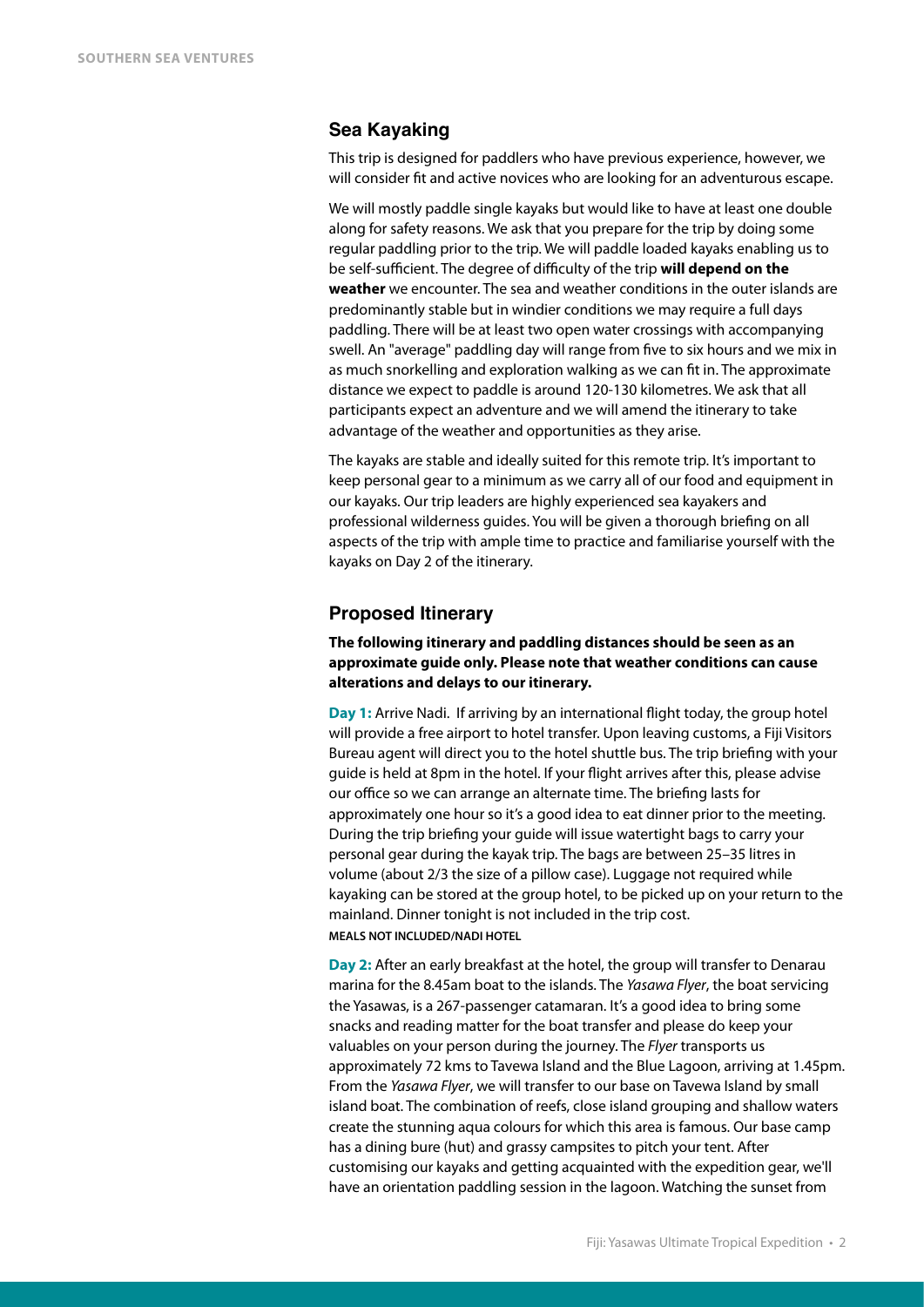the beach, followed by a delicious tropical dinner, is a great way to end the first day in the islands.

**B • L • D / CAMPING**

**Day 3:** Load our expedition craft and paddle 15km to Navotua village. With favourable tides we'll have lunch where fringing reefs run directly off the beach. After rounding the point of Nacula Island we head for Navotua. The villagers of Navotua are particularly friendly and the special warmth and reception we receive has made it our favourite spot. We will have time for a snorkel in the reefs off shore and explore the surrounds before settling in for the evening. **B • L • D / CAMPING**

**Day 4:** We paddle to the caves at Sawa-I-Lau, a scenic island with sharp limestone peaks and salt-water caves that make for fascinating exploring. We continue paddling to an uninhabited island with delightful snorkelling before returning to Navotua village (paddle distance approximately 11 kms). We round out the day with afternoon entertainment provided by the village and an invitation to join the chief for a social kava party in the evening (kava is nonalcoholic drink with mild, numbing effects).

#### **B • L • D / CAMPING**

**Day 5:** Paddle back to Tavewa Island, exploring the outer coastline (weather permitting) and the many inlets and bays of Nacula en route. Return to our base on Tavewa Island.

**B • L • D / CAMPING** 

**Day 6:** After breakfast, we'll pack our snorkelling gear and picnic lunch and head off to explore the inner reaches of the Blue Lagoon, just off Matacawalevu Island. We seek out the best coral reefs, explore a delightful maze of sandbars and time permitting, visit the local primary school. Paddling distance today is approximately 15kms. Tonight, we repack for the southern leg of the journey. **B • L • D / CAMPING**

**Day 7:** We'll aim for a dawn start as we have a long paddling day. We round Matacalevu, paddle along the length of Yaqueta Island and on to the large island of Naviti. On crossing Bligh Straight there is a great opportunity to troll and catch a fresh fsh dinner! Paddling distance approximately 23 kms. **B • L • D/ CAMPING**

**Day 8:** We paddle the length of Naviti Island and choose our evening campsite depending on the wind direction. Paddling distance approximately 20kms. **B • L • D/ CAMPING** 

**Day 9:** We cruise along several small islands before setting off on our second open water crossing to Waya island, hoping to land at Wayalevu village. There is opportunity for a short hike for superb views of our paddling route. Paddling distance is about 14 kms.

#### **B • L • D/ CAMPING**

**Day 10:** We paddle the rugged coast of Waya and then along Wayaslailai before reaching our fnal stay at a simple resort on Kuata Island. We'll enjoy our last dinner together, celebrating the expedition and dreaming about the next adventure! Paddling distance about 21 km.

**B • L • D/ SIMPLE RESORT ACCOMMODATION** 

**Day 11:** We spend a relaxing morning snorkelling and cleaning up before departing on the *Yasawa Flyer* at 4.00pm. The Flyer arrives at Denarau Marina in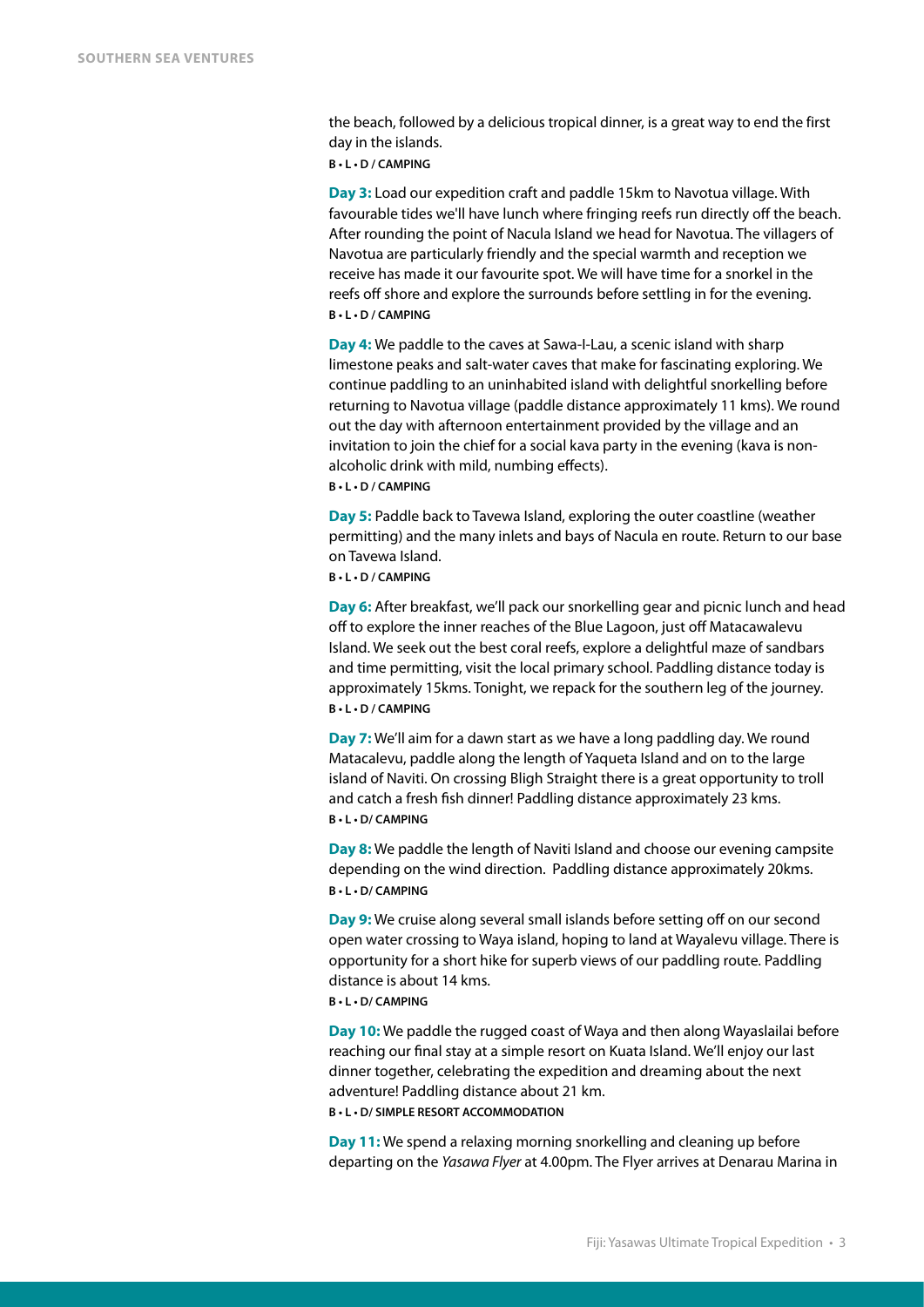Nadi at approximately 6.00pm. Trip concludes. **B • L / ACCOMMODATION NOT INCLUDED**

# **End of Trip**

We fnish the trip with a boat transfer from the Yasawa Islands to Denarau marina in Nadi on Day 11. Accommodation on this night (and transfers to your hotel) need to be booked by you and are not included in the trip cost. If departing Fiji the evening of Day 11, we recommend not booking a fight that departs before 10pm.

You may like to extend your stay in the Yasawas at one of the resorts and return to the mainland on a later day. If you would like to stay longer in the islands, please let us know at least six weeks prior to your trip departure date so we can change your boat reservation (boat surcharge may be applicable). To save transfer time to and from the islands, you may like to consider booking a seaplane transfer (additional cost). The views from the plane are spectacular! A short list of Yasawa resorts and seaplane operators recommended by past trip participants are included on the last page of these notes.

# **The Country and its People**

The many islands of Fiji are spread around the reef-strewn Koro Sea in the southwest Pacifc Ocean. About 100 of over 300 islands are inhabited and range from large mountainous wooded landmasses to small coral cays. Fiji's main island, Viti Levu, covers 10,388 square kilometres, has 80% of the population and its highest peak, Mt. Victoria, is 1323 metres. The Yasawas are a chain of 16 volcanic islands with summits ranging from 229 to 579 metres.

Fiji has three official languages—Fijian, Hindi and English—but there are some 300 communalects (variations) in the Fijian language. English is widespread and most young people speak English. Although some of the older generation may have difficulties speaking, most understand English.

# **Climate**

Generally you will experience a mild tropical climate from May to November. The weather is generally drier in the Yasawas than on the main island of Viti Levu. Nights may be cool, perhaps 16-20 degrees C. The days are generally hot and dry with temperatures ranging from 24-30 degrees C. There may be some spells of cloudy weather and showers. Humidity increases in October and November and the trade winds blow from May to November.

# **Trip Organisation**

The sun sets quickly in the tropics so paddling days will start early to take advantage of daylight hours and cooler temperatures. It's a good idea to pack your dry bags before breakfast, prepare your personal items for the day and take down your tents so that loading for departure can be organised. On a paddling day we'd like to be on the water before 8:30am and arrive into camp around mid afternoon. It is important to realise that the group will kayak at the speed of the slowest members. On arrival in camp you will be expected to unload your own boats, set up tents and perhaps each night a few can help the guides with preparing the evening meal.

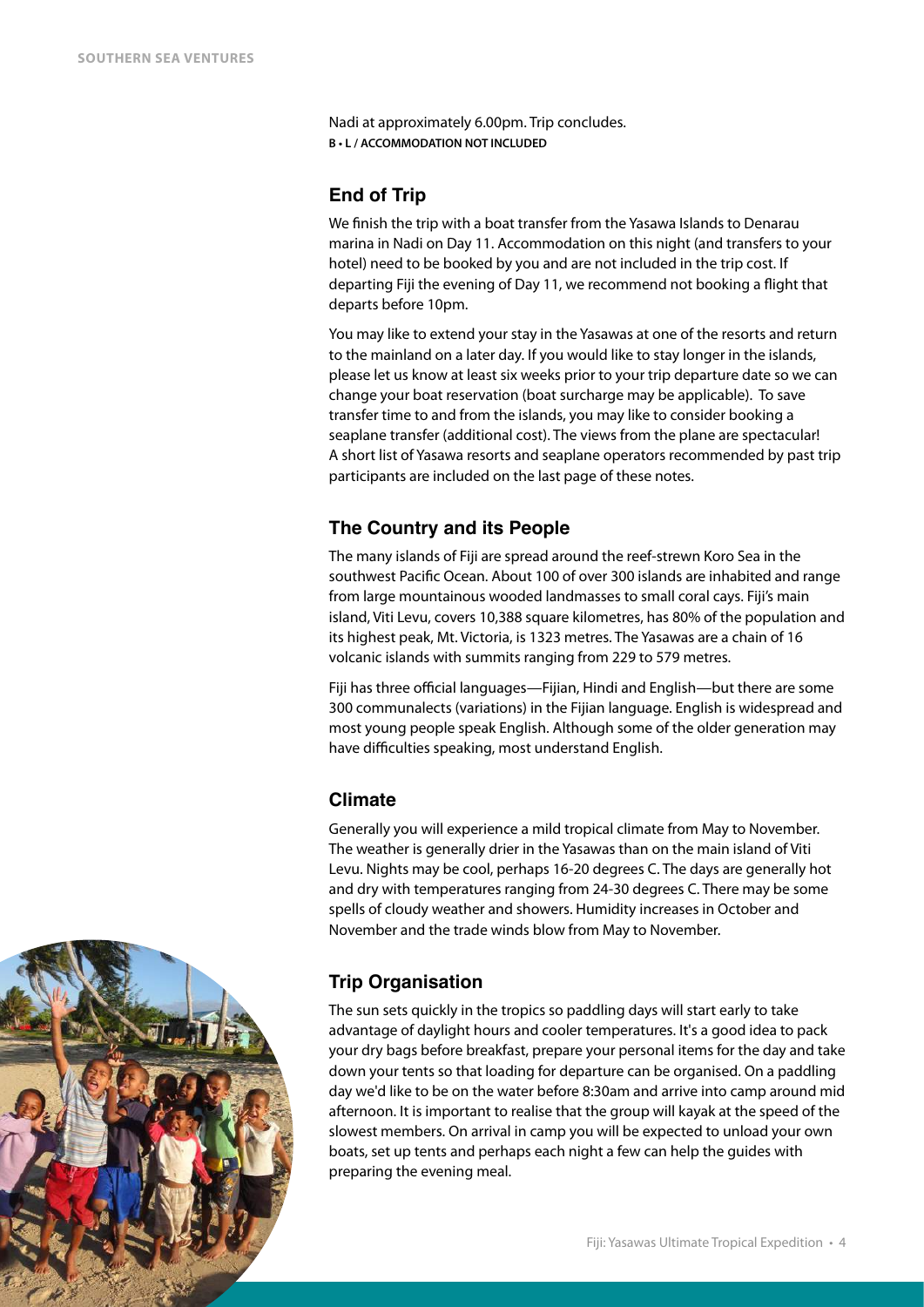# **Expedition Staff**

Your kayak guides will be two of our most experienced leaders. The guides' role is to co-ordinate the expedition and ensure the safety of the group. They will answer questions and inform you of the objectives and progress of the trip. They will decide on safety matters, administer the medical kit and liaise with the local villagers on your behalf. Should you have any inquiries during the trip, feel free to ask your guides.

# **Travel Arrangements**

Should you voluntarily decide to alter your travel arrangements after commencement of your trip, Southern Sea Ventures is not responsible for any additional charges involved. Our staff will assist you if possible but you are responsible for organising these arrangements yourself. Delays may occur due to weather or transport difficulties and Southern Sea Ventures will do its best to rectify the situation. Please understand that in this part of the world, delays and waiting are commonplace and while we do our best to keep to schedule, it is not always possible. We are sure you will appreciate this and accept it as part of the whole Fijian island experience.

# **Travel Insurance**

It is necessary to take out a personal insurance policy to cover yourself against sickness, accident, loss of baggage, trip cancellation due to weather or other reasons, and in the unlikely event that you need emergency, evacuation by plane or helicopter due to illness or accident. Ensure you have read the policy thoroughly and are familiar with the claim process in case it becomes necessary to make an emergency claim. We will require proof of your insurance prior to departure.

# **Time & Communication**

Nadi is two hours ahead of Australian Eastern standard time. Mobile coverage (by Vodaphone and Digicell) is sometimes patchy in the islands. It is possible to buy a Fijian SIM card for an overseas phone in Nadi.

# **Accommodation**

We spend the frst night in our group hotel in Nadi and the last night of the trip at a simple resort on Kuata Island. Rooms are based on twin share, although single rooms may be requested for an additional charge. We will stay in two person tents while camping.

#### **Meals**

On the kayaking trip, the food is freshly prepared by the guides who are all fantastic wilderness cooks. On longer paddle days, breakfasts consist of cereal, fresh fruit and bread. On more relaxed mornings, the guide will cook a hot breakfast of bacon and eggs or pancakes. Lunches are picnic-style, with a selection of cheese, cold meat, fresh vegetables, fruit, bread and/or salads. Dinners are two to three courses prepared with fresh ingredients and varied daily. Dinners may be pasta, curries, Asian stir fries or Mexican style. We'll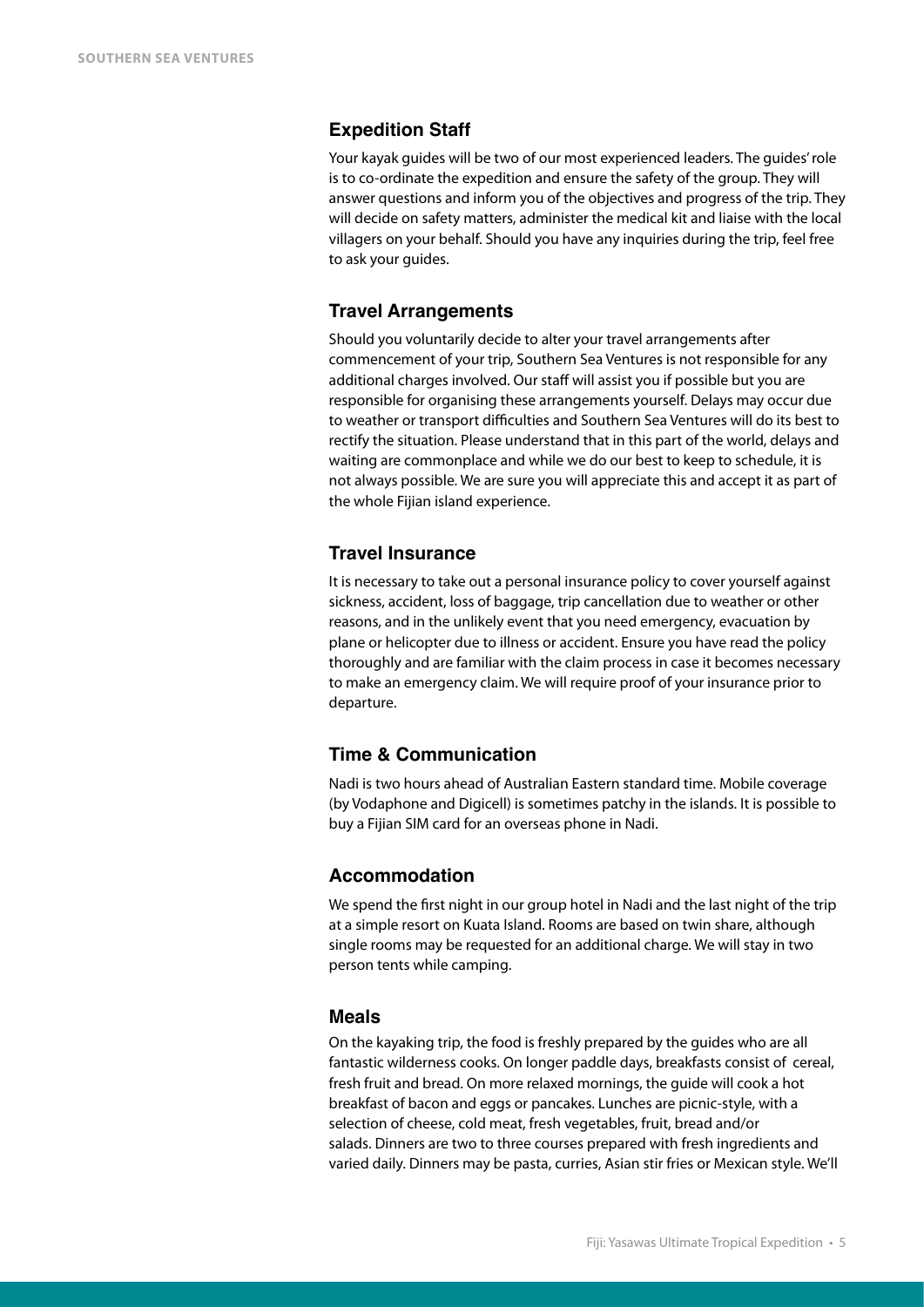try to supplement meals with freshly caught fsh. Please note that for the last couple of paddling days the guides may use dehydrated meals.

**We are happy to cater for vegetarians and other special dietary requirements. Please write your dietary requirements on your medical form.** Some specialist diet food products are not available to buy in Fiji. For example, gluten-free cereal and UHT soy milk are sometimes hard to fnd, therefore, we recommend you bring some from home for your personal consumption during the trip.

# **Cultural Considerations**

It is very important to behave in a respectful way towards both the people and their land. While the islanders will never rebuke you for unknowingly offending them, it is desirable to try to respect as many of their customs and beliefs as you can. For example, it is disrespectful for women to wear bathing suits in a village and a 'sulu' or a sarong should be carried by both men and women while kayaking (sulus can be bought in Fiji costing between \$10–15).

While in a village it is disrespectful to wear hats, sit on doorways, or stand up during a 'sevu sevu' ceremony. Shoes should be removed when entering a Fijian hut. Simple courtesy and a bit of sensitivity will satisfy most of the customs of village life. Swearing is frowned upon.

Some basic practices you should observe are:

- Ask the locals if they mind being photographed.
- Restrict wearing bathing suits to remote beaches.
- In villages use a sulu with a shirt or long pants in the evenings (shorts are acceptable during the day).

#### **Gifts**

Fijians are very friendly and often offer their own limited food to strangers. We will be self-contained and provide all our own food and camping equipment to minimise our impact on the villages.

If you bring any gifts, we would prefer to make a presentation of them from the group to the village chief, or community, rather than to individuals. This helps to reduce jealousy and expectations. We do pay when we stay in a village and that money goes to the community in an equitable fashion for things like building supplies for cyclone damaged houses.

If you would like to provide something personally, consider making a donation to the Navotua school and community fund we established in 1988. Southern Sea Ventures manages the fund in conjunction with the village chief and the school secretary. The purpose of the fund is to assist with community projects, such as installing solar panels or compost toilets and for the education of the village children. The Navotua Infant Primary School opened in October 2013 and has been generously stocked with school supplies donated by our trip participants. A donation to the village fund may be something you may wish to consider after you have completed a trip. Contact the office for more details.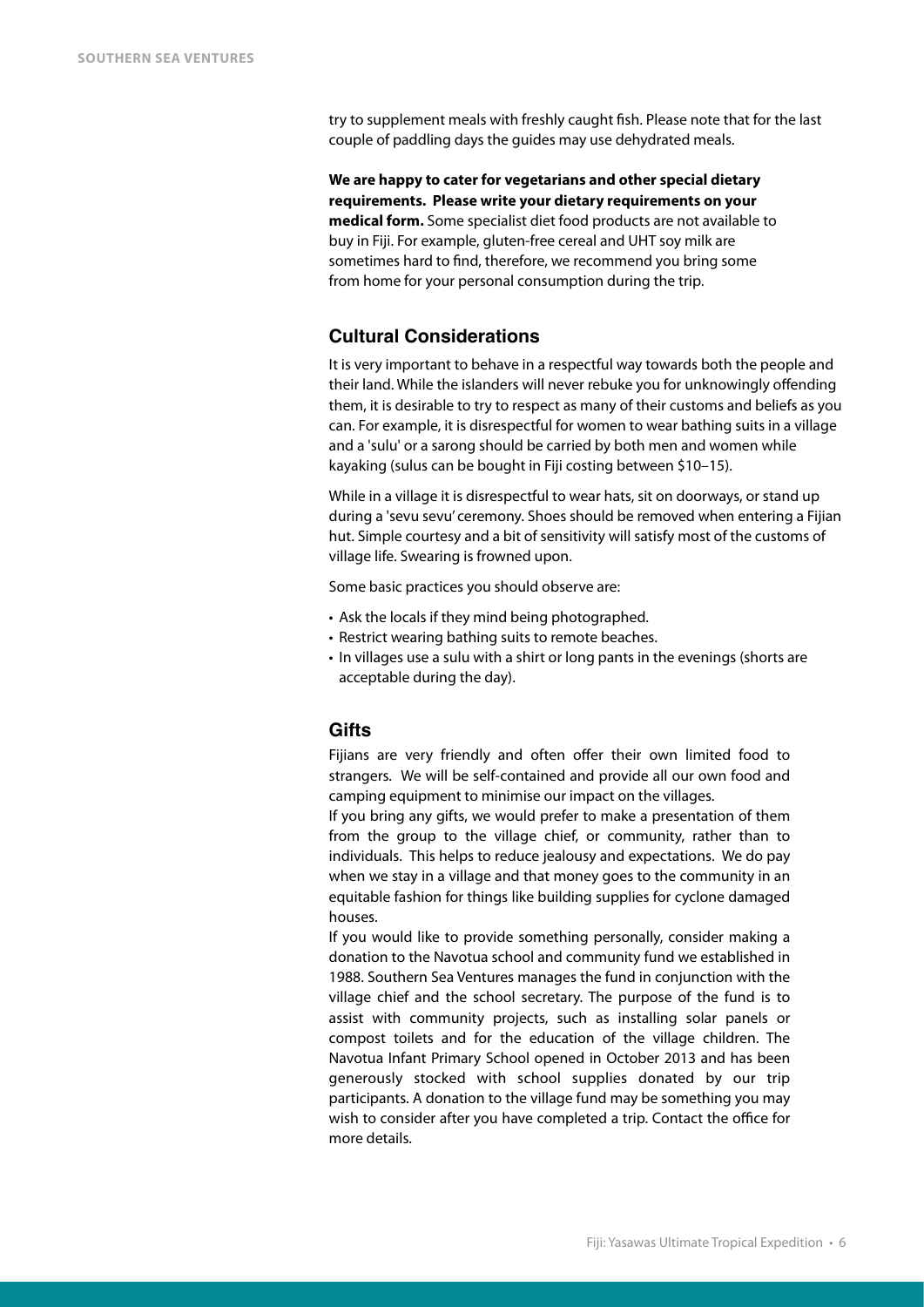

#### **Conservation**

It has always been our motto that "we take only photographs and leave only footprints". We are keenly aware of the ecology of the areas we visit and try to limit our impact on them. We ask that each person takes out everything they bring in including sweet wrappers, batteries, etc. We have installed composting toilets in each of the villages we visit to dispose of the group's human waste.

# **Photography**

The humidity is always high in Fiji and as we are paddling in a salt water environment the delicate electronics in cameras can be damaged. You might consider a waterproof camera or a small plastic waterproof case or dry-bag with a supply of silicon packs. Ensure you have sufficient memory storage and batteries as there is no opportunity to purchase batteries or access electricity during our island stay. It is wise to keep lenses to a minimum. One variable lens will reduce your load and the amount of your equipment that can be damaged. If you are buying a new camera, consider a waterproof one and get it well before departure so you can practice with it.

# **Money Matters**

#### **Your tour cost includes:**

- Nadi hotel accommodation on a twin share basis for the frst night of the trip.
- Simple twin-share resort accommodation on the last night of the trip.
- Internal boat and bus transfer excluding airport transfers.
- Expedition kayaks, paddles, life jackets and safety equipment.
- Two person tents.
- Sleeping mats (full length thermarest pads).
- Watertight bags for your personal gear.
- Professional guides.
- All meals (except in Nadi).
- Group frst aid kit.

#### **Your tour cost** *does not* **include:**

- Meals in Nadi (except breakfast at the hotel on Day 2).
- Single supplements.
- Alcoholic beverages.
- Airport taxes (if any) on departure from Nadi.
- Travel insurance.
- Accommodation for the night of Day 11.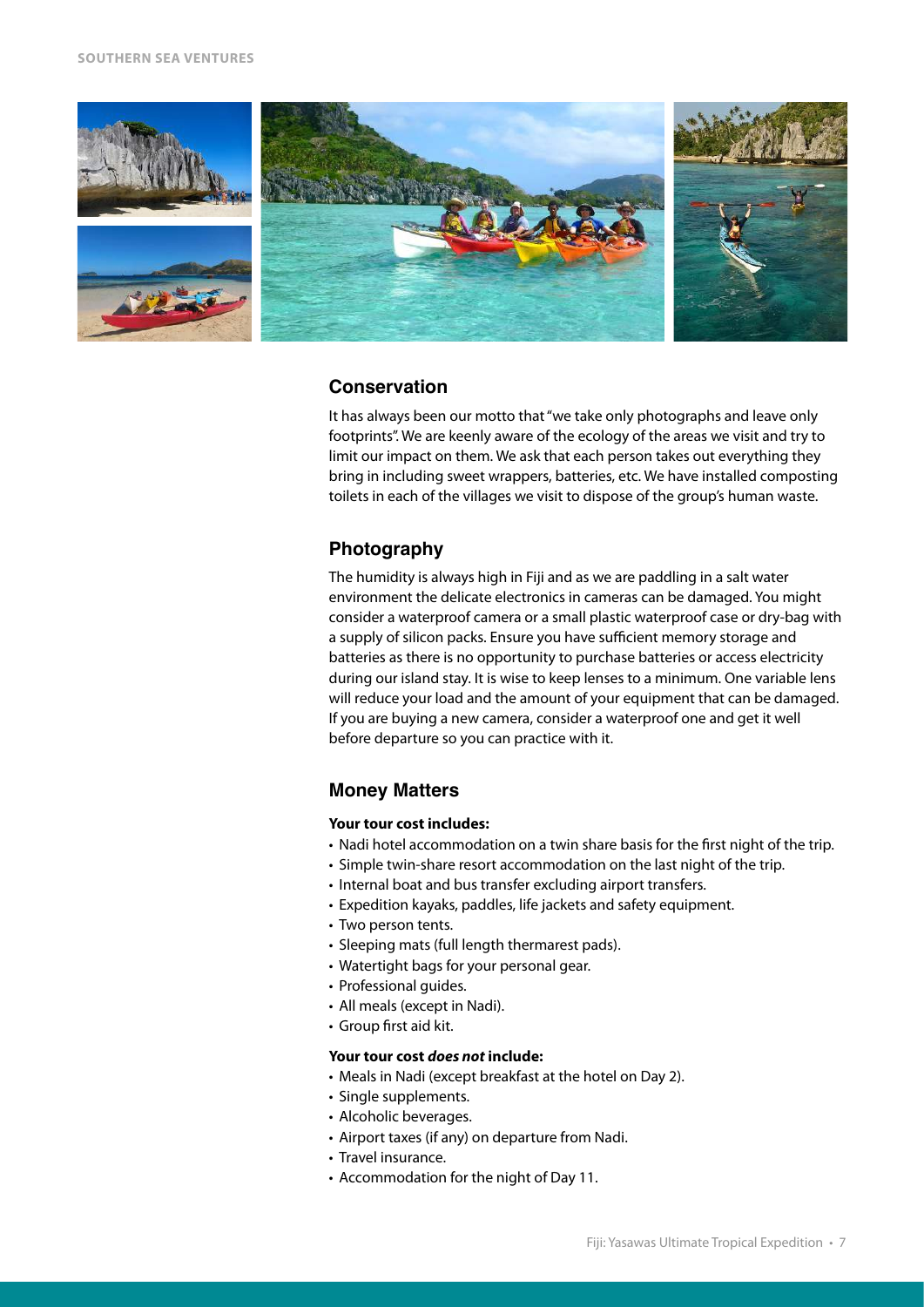- Transfers in Nadi at the end of the trip on Day 11.
- Items of a personal nature such as WIFI charges and laundry.

#### **Money to Bring With You**

\$200 Fijian cash will be more than enough to bring during the kayaking and it is unlikely you will be able to spend that. Souvenirs and crafts are available to buy at some of the islands we visit. The amount required in Nadi for meals and sightseeing will generally be covered by about \$40–\$60 a day, with alcohol extra. There are ATM machines at the airport and in the main centres and there is a 24 hour bank at the airport. This is the most efficient way to obtain Fijian dollars. Credit cards are accepted in larger stores or hotels but don't rely on being able to use one everywhere.

#### **Currency**

The unit of currency is the Fijian dollar. The exchange rate is approximately AU \$1 = FJ \$1.44 or US\$1=FJ\$2.00.

### **Tipping**

Tipping may be expected by the local people for services such as baggage handling, taxis or in restaurants. Our guides do not expect tips.

#### **Security**

Before leaving home, photocopy your passport, airline voucher and make a note of your credit card and ATM card numbers in case you lose or misplace them. Theft is a consideration in Fiji (like at home) so it is always a good idea not to leave things unattended when in the towns or villages. Do not carry large amounts of cash with you and always be aware of what you are carrying, especially personal valuables like cameras, jewellery and watches. Do not display valuable items or leave them lying around in such a way that might tempt a thief. You may also like to look up the contact details of your country's consulate in Fiji.

# **Medical Matters**

Any passenger undertaking this trip is required to provide us with a medical questionnaire flled out completely and accurately. Please advise us of any side effects of any medication you take and of any dietary requirements related to the medication. Be sure to let your guide know of any drugs to which you are allergic as well as noting this on your medical form. You will be isolated from modern medical facilities, so attention to medical matters is vital.

#### **Hygiene**

Be conscious of hygiene. Regularly wash your hands, be wary of uncooked food and wash fruit or preferably peel it (with clean hands!).

#### **Vaccinations**

All traveller's to Fiji are required to be fully vaccinated against Covid-19. For entry into the Fiji Islands there are no other statutory vaccinations at the time of writing. However, you should check with your doctor or medical centre for current information.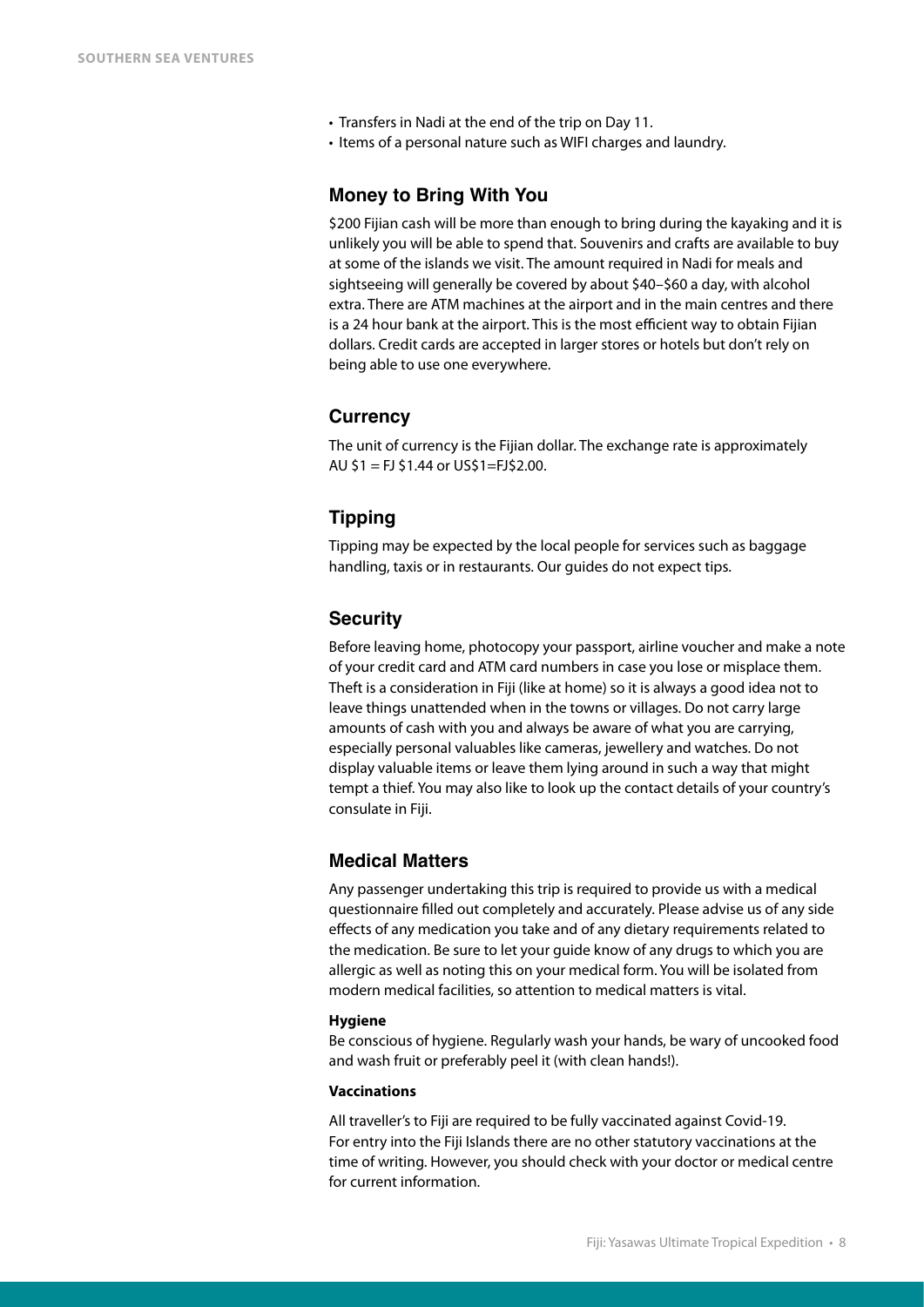#### **Mosquito Borne-Diseases**

Fiji has no incidence of malaria, however, in urban areas dengue fever has been recorded. The outer Yasawas are in a rain shadow and as a result, there is a low risk of contracting mosquito-borne diseases while kayaking in the islands. Prevention is the key and a few simple measures can mitigate mosquito contact both on mainland Fiji and during your kayak trip. Precautions to be taken include regularly applying insect repellent (containing DEET) and, where possible, avoiding sheltered areas where mosquitoes are more abundant than in windy areas. Wear long pants and long sleeved shirts in the early mornings and evenings. Use mosquito nets if staying in unscreened accommodation. Please note, all our tents are netted.

#### **Medical Supplies**

On our trips into more isolated areas we carry a comprehensive medical kit. However, it is your responsibility to bring sufficient quantities of any specifc medications you require. In addition we suggest that each passenger bring:

- $\Box$  Sun screen (reef safe and water resistant variety at least SP30).
- $\Box$  Lip protectant (high SP factor).
- $\Box$  Band-aid strips.
- $\Box$  Insect repellent.
- $\Box$  A mild anti-nausea drug if you are concerned about sea sickness.
- $\Box$  A mild antiseptic soap/liquid handwash.

#### **Equipment & Clothing: What You Need to Bring**

To minimise our impact on the villages and the environment through which we pass, we travel self sufficiently. That means that we carry everything with us, so it's important to keep personal gear to a minimum. In your kayak all equipment is packed in water-proof containers. We recommend you bring your own small 5–10 litre dry bag for items you may need during the day while kayaking.

Keep in mind that water is scarce on some of the islands and there are no shops. We will carry our own drinking water but it may be several days before we can wash with fresh water instead of salt.

The list below should be used as a guide when packing. All gear should ft into about half a large garbage bag.

# **Gear List**

#### **Essential Items:**

The following checklist is a guideline for your trip. Contact us if you have any questions.

- $\Box$  A wide brimmed hat for protection from the sun is essential. Visors are inadequate. A hat with a stiff brim that will hold rigid in a breeze, e.g. straw hat with a strap to put under your chin is good. A scarf made from a light material like silk to protect your neck can be useful too.
- $\Box$  Sun-glasses with a cord to prevent them from falling into the water. Side faps are a good idea, in particular the type that can be added to conventional sun-glasses by slipping them onto the arms.
- $\Box$  Light weight rain jacket or spray jacket.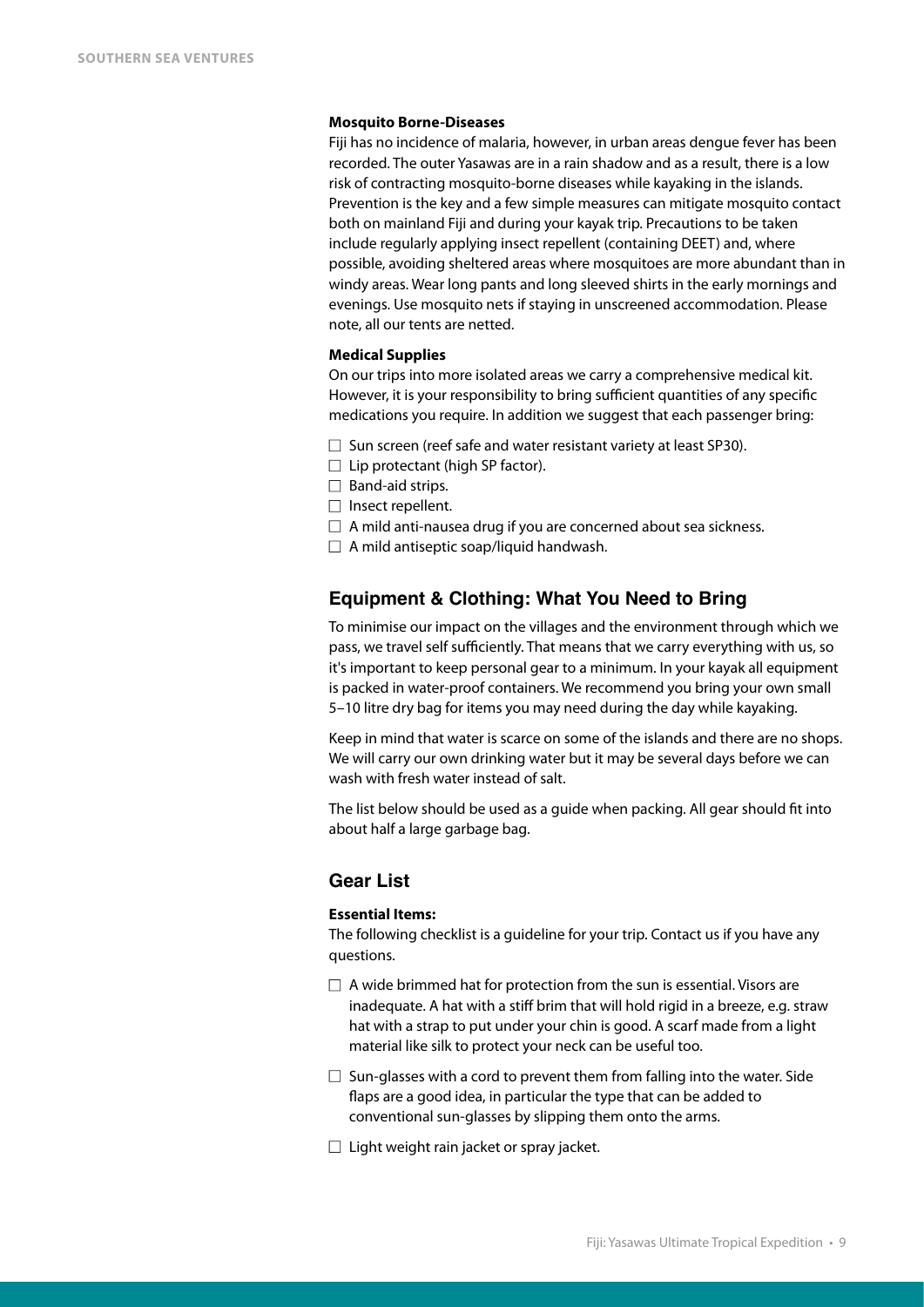- $\Box$  Two long sleeve lightweight shirts. A synthetic shirt is highly recommended for sun protection while paddling and a separate camp shirt for mosquito protection in the evening.
- $\Box$  Two or three T-shirts.
- $\Box$  A lycra sun top is useful for snorkelling.
- $\Box$  One pair of light-weight, quick drying, full length trousers to wear in camp.
- $\Box$  Two pairs of shorts and swimwear.
- $\Box$  Sulu or sarong (this can double up as a second sheet).
- $\Box$  Very light-weight fleece jacket (not a heavy jacket) or a sweatshirt.
- $\Box$  Sleeping sheet.
- $\Box$  Sleeping bags are not generally required with fairly mild nights but you might like to bring a small airline size blanket. If you tend to feel the cold easily and if you do choose to bring a sleeping bag, ensure it is lightweight, very compact and zips open.
- $\Box$  One pair of running shoes (recommend to get away from wet thongs and sand in the evenings).
- $\Box$  Reef shoes or a good fitting pair of sandals that attach solidly for paddling.
- $\Box$  Lightweight socks to wear with your running shoes in the evening for mosquito deterrent.
- $\Box$  Small towel (a chamois towel is ideal, or a medium sized hand towel).
- $\Box$  Minimal toiletries (a bio-degradable soap that will lather in salt water is very useful).
- $\Box$  A headlamp or small torch and batteries (batteries can be expensive and difficult to obtain in Fiji).
- $\Box$  One or two 1-litre water bottles—the type used by cyclists are fine and inexpensive.
- $\Box$  A small dry bag is good for holding things like sun screen, glasses, water bottle, etc. (try and avoid day packs with metal zips as they will corrode).
- $\Box$  Snorkelling gear is not provided nor is it readily available to hire, so you should bring your own mask, snorkel and fns (short fns are preferable to long fns as there is less potential to damage coral). Really keen divers might bring a small but bright waterproof torch for night snorkelling.
- $\Box$  Lightweight cycling gloves can ease blistering if you are not used to paddling (and prevent sunburn).
- $\Box$  Pillow case or very small pillow (e.g. airline pillow). It must fit into your dry bag.

#### **Optional items:**

- Camera with waterproof container if the camera is not waterproof.
- Book.
- 10 metres of lightweight clothesline.
- Binoculars.
- Talcum powder to prevent salt water rash.
- Ear plugs—noisy roosters!!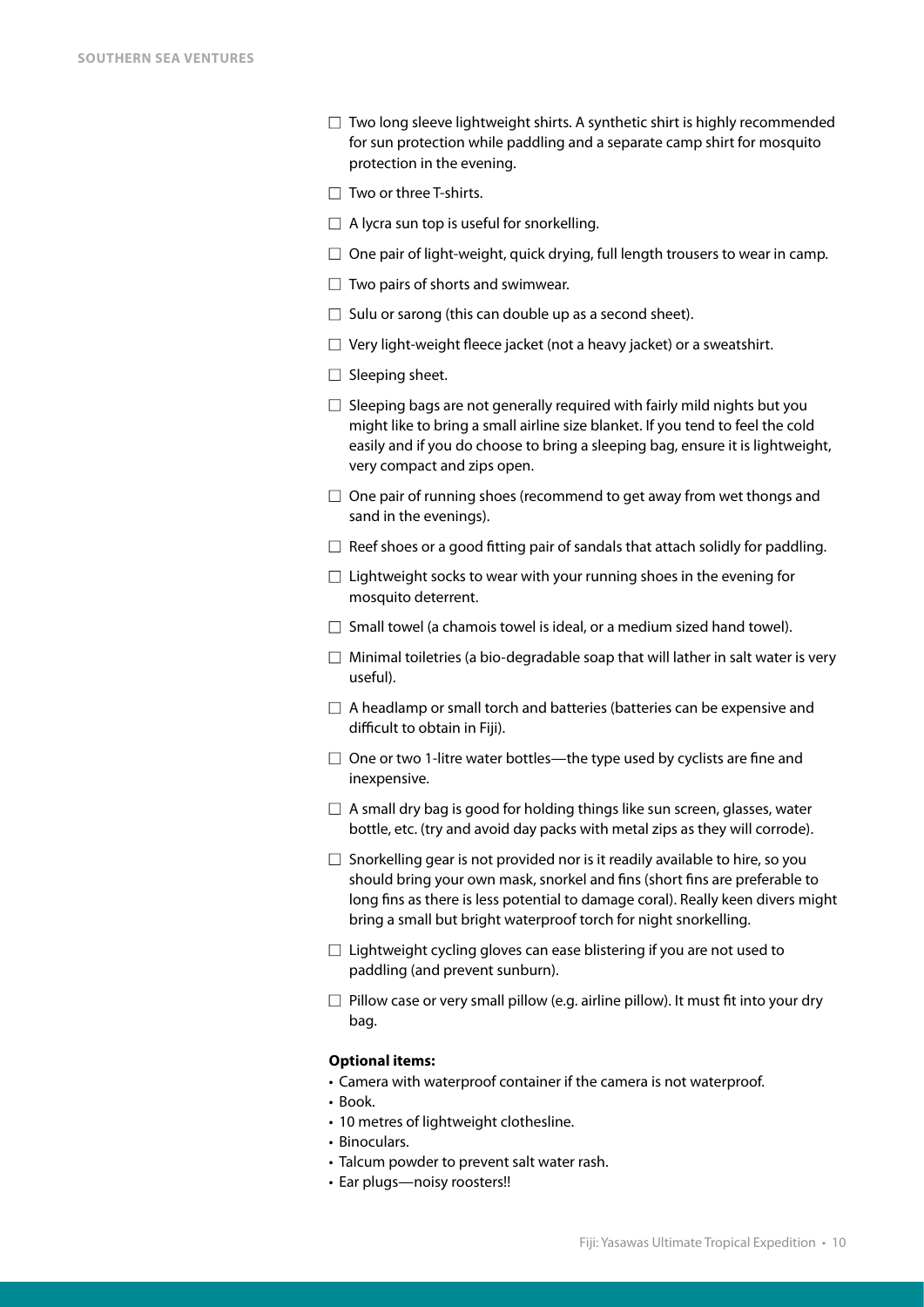# **Delays or Problems**

In case of last minute delays or problems, contact Southern Sea Ventures. A Fijian number for your guide will be provided on your fnal trip itinerary.

### **SOUTHERN SEA VENTURES**

[ssvtrips@southernseaventures.com](mailto:ssvtrips@southernseaventures.com) [www.southernseaventures.com](http://www.southernseaventures.com)